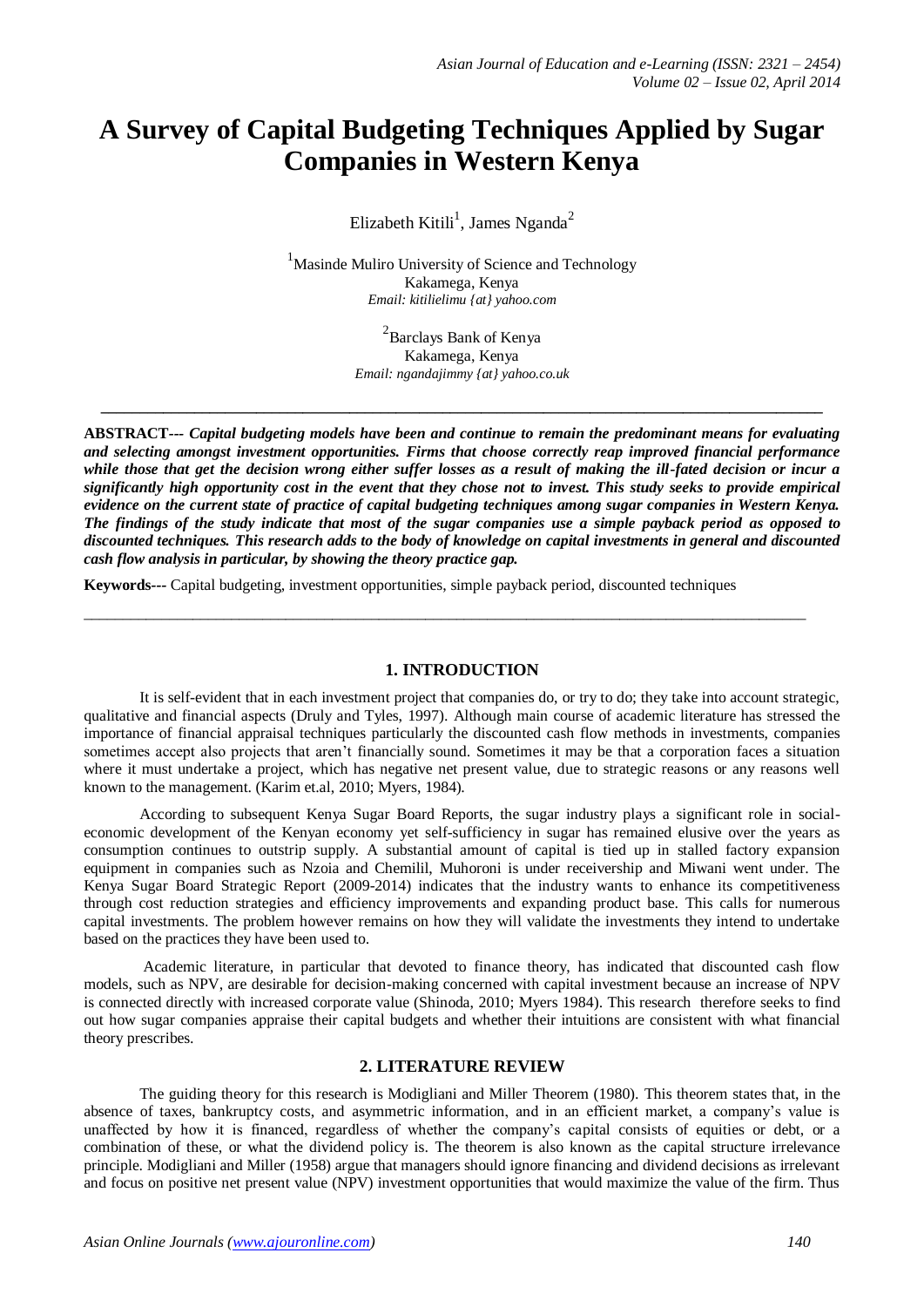the analytical framework for determining a project's NPV as derived from discounted cash flows analysis (DCF) came to provide a rational basis for collective decision-making. The classical theory by Modigliani and Miller (1958) identifies sophisticated evaluation methods as a tool for maximizing the profitability of firms.

Capital budgeting, which can be described as the formulation and financing of long-term plans for investment; Byers, (1997) is one of the most important responsibilities of the owners/managers of firms. The decisions made during the capital budgeting process determine the future growth and productivity of the firm. Capital budgeting and the estimation of the cost of capital (the rate of return that a firm must earn on its investments to ensure that the minimum requirements of the providers of capital are met) are the most important financial decisions facing owners/managers of firms (Martins 2011). The capital budgeting techniques fall under discounted, non- discounted methods and new methods.

DCF analysis can be divided into two main categories, the net present value method (NPV) and the internal rate of return method (IRR) (Carter and Ejara (2007). The logic behind DCF analysis is to forecast relevant future cash flows and take the issue of time into account by discounting the cash flows back to present value. The process is performed by the help of a discount rate, representing opportunity costs and risk. The aim of this cost-benefit analysis is to find expected present value of future income and costs, and to compare this value with projects' investment costs (Bennouna et. al 2010). The difference between the present value of net income and the project's investment costs is the project's expected net present value (NPV).

Both NPV and IRR are consistent with the goal of maximizing a firm's value because use cash flows and consider cash flow timing (Tayler,2004). With NPV, the present value of future cash flows is generated and when compared with initial outflows, an investment project is seen as acceptable whenever a positive NPV is the outcome. IRR is a percentage rate that equates the present value of future cash inflows with the present value of its investment outlay. Finance theory asserts that NPV is the best method for evaluating capital investment projects.

In a normal project, cash outflows are followed by annual cash inflows and under these circumstances, NPV and IRR lead to the same investment decisions (Akalu 2001). Problems with the IRR technique occur in two cases and may lead to incorrect capital budgeting decisions. When project cash flows are abnormal this may lead to multiple IRR calculations, affecting both independent and mutually exclusive projects. When investment projects are mutually exclusive, scale and time differences may lead to incorrect investment decisions and this is a problem associated with the reinvestment rate assumption (Brigham and Ehrhardt, 2002).

Other than the net present value and the internal rate of return, discounted payback period and profitability index are also other types of discounted methods which are currently in use. The discounted payback period represents the time it takes for the present value of a project's cash flows to equal the cost of the investment. The findings of the survey conducted by Ryan and Ryan (2002) indicate that USA firms use simple payback period and discounted payback period higher than they use of NPV and IRR despite many finance textbooks claiming they are not consistent with what finance theory prescribes. The profitability index is determined by dividing the present value of each proposal by its initial investment. A project is acceptable if its profitability index is greater than 1.0 and the higher the profitability index, the higher the project ranking (Reinford, 2001).

The payback period and the accounting rate of return are the two main types of non-discounted methods. CIMA (2002) defines payback as 'the time it takes the cash inflows from a capital investment project to equal the cash outflows, usually expressed in years'. When deciding between two or more competing projects, the usual decision is to accept the one with the shortest payback. Payback is often used as a "first screening method". This implies that when a capital investment project is being considered, the first question to ask is: 'How long will it take to pay back its cost'? Several surveys for example Ryan and Ryan (2002), Graham and Harvey (2002), pointed out that the traditional payback period was the most utilized method of appraising the capital budget.

The accounting rate of return is the ratio of the project's average after-tax income in relation to its average book value (Copper, 1999). Accounting rate of return (ARR) evaluates the project based on standard historical cost accounting estimates. The accounting rate of return also referred to as the book rate of return, bases project evaluation on average income and on accounting data rather than the projects cash flows. Unlike the payback period, this technique produces a percentage rate of return figure which is then used to rank the alternative investments. Drury and Tayles (2007) points out that, non-discounted techniques such as payback period and accounting rate of rate are the most applied appraisal techniques by the companies that do not employ discounted techniques.

One of the main developments in the capital budgeting literature over the last decade has been real options. Most capital investment projects have options (for example, option to expand or to abandon) that have value (Ross et al., 2005). Conventional DCF analysis should be complemented by real options analysis in order to determine the true NPV (Amram and Howe, 2002). However, NPV is often calculated without identifying and considering real options. Previous empirical literature found that a relatively small number of firms employed real options (Block, 2007; Graham and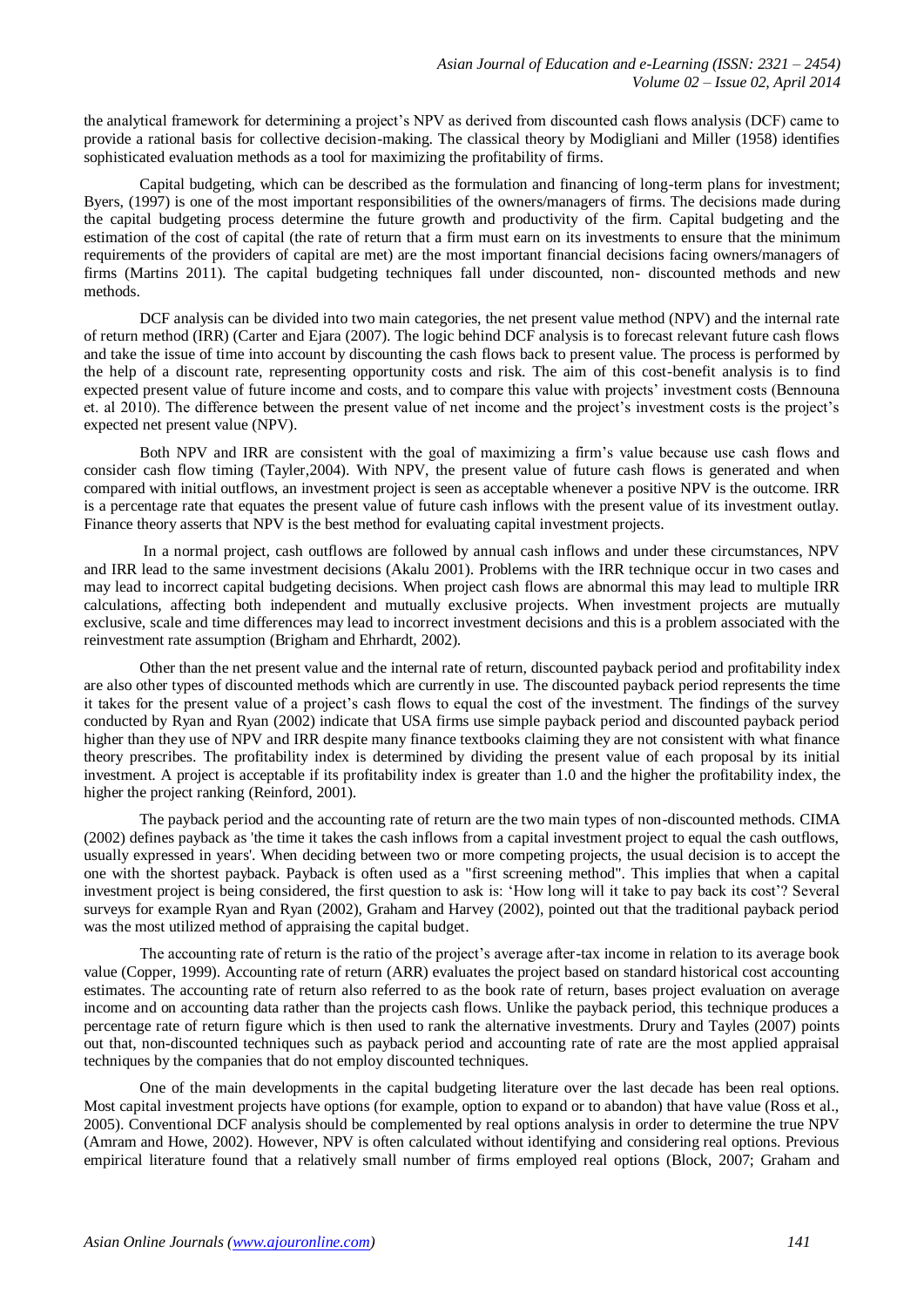Harvey, 2001; Ryan and Ryan, 2002). In Kenya, there appears to be a complete absence of research regarding their use which will be furthered by the findings of this research.

## **3. METHODOLOGY**

This research followed a descriptive research design. According to Ranjit (2005), descriptive studies are undertaken to understand the characteristics of organizations that follow certain common practices. This was a census study of the nine sugar companies in western Kenya. Target group of this research was all chief finance officers, or equivalent, of the nine sugar companies in Western Kenya (A list of the companies is in the appendix). Some of the organizations in this target group were quite small, which meant that no named chief finance officer was found. In these cases the questionnaire was administered to the person who is responsible for the financial analysis in the firm.

Data was collected from the respondents through a self- administered questionnaire using the key informant method. Chief finance officers were the main respondents and only one respondent was involved. The questionnaire was administered through drop and pick method. The researcher approached each company, introduced herself to the relevant respondents explaining to them the nature and purpose of the study then left the questionnaire with the respondents to be completed and picked later.

The questions required responses in three forms numerical ratings (on a five-point scale) expressing subjective estimates of quantifiable characteristics (such as frequency of use of each of the capital budgeting techniques) , yes / no responses to questions asking , for example , the treatment of inflation and a numerical figure stating for example the number of employees for open-ended questions .

All completed questionnaires were edited to ascertain that they are complete and consistent across respondents and to identify omissions. Data was then be coded under different variables with their frequencies. Data was analyzed using descriptive statistics. Descriptive statistics included measures of location (mean) and measures of dispersion (standard error mean). The statistical analysis was conducted by using SPSS 12.0 statistical program and the results presented in frequency tables and pie charts.

Due to the highly theory based approach to the questionnaire, it was estimated that some of the respondents might not know all different techniques and methods stated in it. A separate attachment containing definition was constructed and attached to the questionnaire. Definitions were partly developed by the researcher and partly derived from current literature. To ensure validity construction of the questionnaire was built so that the respondents would have minimal possibility to false interpretations among the different questions and answer options.

# **4. RESEARCH FINDINGS**

#### *4.1Response Level, Data Coding and Cleaning*

Although the survey was to cover all sugar companies in operation by August 2012, ( A copy in appendix ii) data was collected from eight sugar companies out of the targeted nine which represented a 88.8% response rate therefore the effective population was eight companies. Data was coded and then cleaned to check for consistency. Data was then analyzed using SPSS version 12.0 statistical program.

### *4.2 Findings on Respondent and company demographics*

Respondent demographics are shown in Table I. Based on the characteristics of the companies; a picture emerged of CFOs aged in their 40s (75%), with a Master's degree typically an MBA (50%) who had been in their current position for less than four years (62.5%). Most of the companies surveyed were labour intensive with 50% of them with employees over one thousand. 62.5% of the companies are publicly owned with a majority commanding an asset base of below ten billion shillings. An interesting fact is that 50% of these companies are highly levered with a debt to equity ratio of above 50%.

#### *4.3 Common investment decisions and their time horizon*

Most of the surveyed companies are currently investing in new products and services (50%). Since sugar manufacture produces a varied variety of inputs for manufacture of different products such as ethanol and electricity, most companies have diversified into the manufacture of such. Investment into new equipment and replacement of old equipment is also a major investment each carrying 25%. New equipment is needed since new products call for new investments in equipments. Replacement of equipment is also a major investment because most companies are using old equipment which leads to constant breakdowns (KSB2012-2014). The time horizon of investment calculations in most companies is ten years (50%) while 37.5% have investment calculations of five years. This is expected because most of these new projects are capital intensive and an extensive duration of time is needed for the project to be able to pay back.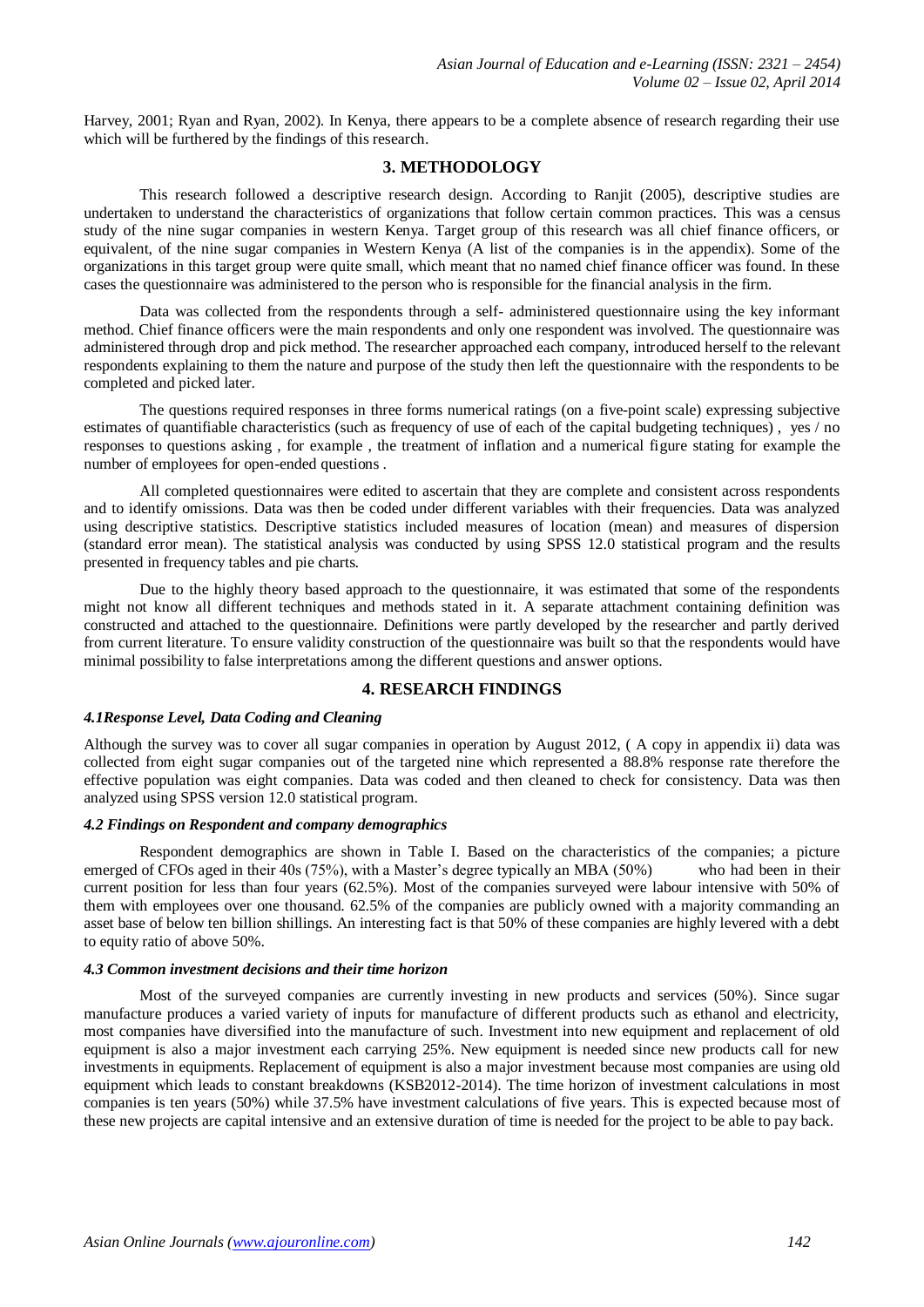| <b>Demographics</b> | $\mathbf n$    | $\overline{\frac{0}{0}}$ |
|---------------------|----------------|--------------------------|
| Age                 |                |                          |
| $<$ 40              | 6              | 75                       |
| 40-49               | $\overline{2}$ | 25                       |
| Tenure              |                |                          |
| <4years             | $\sqrt{5}$     | 62.5                     |
| 4-9 years           | 3              | 37.5                     |
| Level of education  |                |                          |
| Undergraduate       | $\overline{4}$ | 50                       |
| <b>Masters</b>      | $\overline{4}$ | 50                       |
| No. of employees    |                |                          |
| Below 1000          | $\overline{4}$ | 50                       |
| 1000-1500           | $\overline{c}$ | 25                       |
| 1500-2000           | $\overline{2}$ | 25                       |
| Ownership structure |                |                          |
| Public              | $\sqrt{5}$     | 62.5                     |
| Private             | $\overline{3}$ | 37.5                     |
| Assets owned        |                |                          |
| 0-10 billion        | $\sqrt{5}$     | 62.5                     |
| 11-20 billion       | $\frac{2}{1}$  | 25.5                     |
| 21-30 billion       |                | 12.5                     |
| Debt Ratio          |                |                          |
| Nil                 | $\overline{c}$ | 25                       |
| Below 50%           | $\overline{c}$ | 25                       |
| Above 50%           | 4              | 50                       |

**Table1**: Respondent and firm demographics

#### *4.4 Extent of use of capital budgeting techniques*

The extent to which different financial appraisal techniques are used is shown in Table iii. These findings are similar to those reported by previous surveys. The survey findings indicate that non discounting methods continue to be used by most of the companies. Previous studies have suggested that payback is the most widely used method and according to the results presented in table iii 87% of the respondents use a simple payback period. The justification for using the payback method, as a simple proxy measure to capture the impact of liquidity constraints and risk, have been documented in the literature (e.g.. Pike, 1985).

|                           | Never/ Rarely $(\% )$ | Regularly/Always (%) |
|---------------------------|-----------------------|----------------------|
|                           |                       |                      |
|                           |                       |                      |
|                           |                       |                      |
| Internal rate of return   | 37.5                  | 62.5                 |
| Payback period            | 12.5                  | 87.5                 |
| Discounted payback period | 62.5                  | 37.5                 |
| Accounting rate of return | 50                    | 50                   |
| Net present value         | 37.5                  | 62.5                 |
| Real options              | 75                    | 25                   |
| Profitability index       | 62.5                  | 37.5                 |

**Table 2**: Frequency of use of capital budgeting techniques

For DPP, the payback periods needed to recover initial investment given accumulated amounts of the present value of cash inflows are calculated. Thus, in DPP, the time value of money is considered under the aspect of cash inflow. According to the findings of this survey, 37.5% of the respondents use this method. This reveals that sugar factories consider payback period to be an important decision tool when making investment decisions. This supports what extant literature has documented (e.g. Graham and Harvey (2001) and Ryan and Ryan (2002).

Accounting rate of return which considers accounting income is also an important decision tool when making investment decisions in sugar companies. 50% of the respondents regularly and always use this method. The only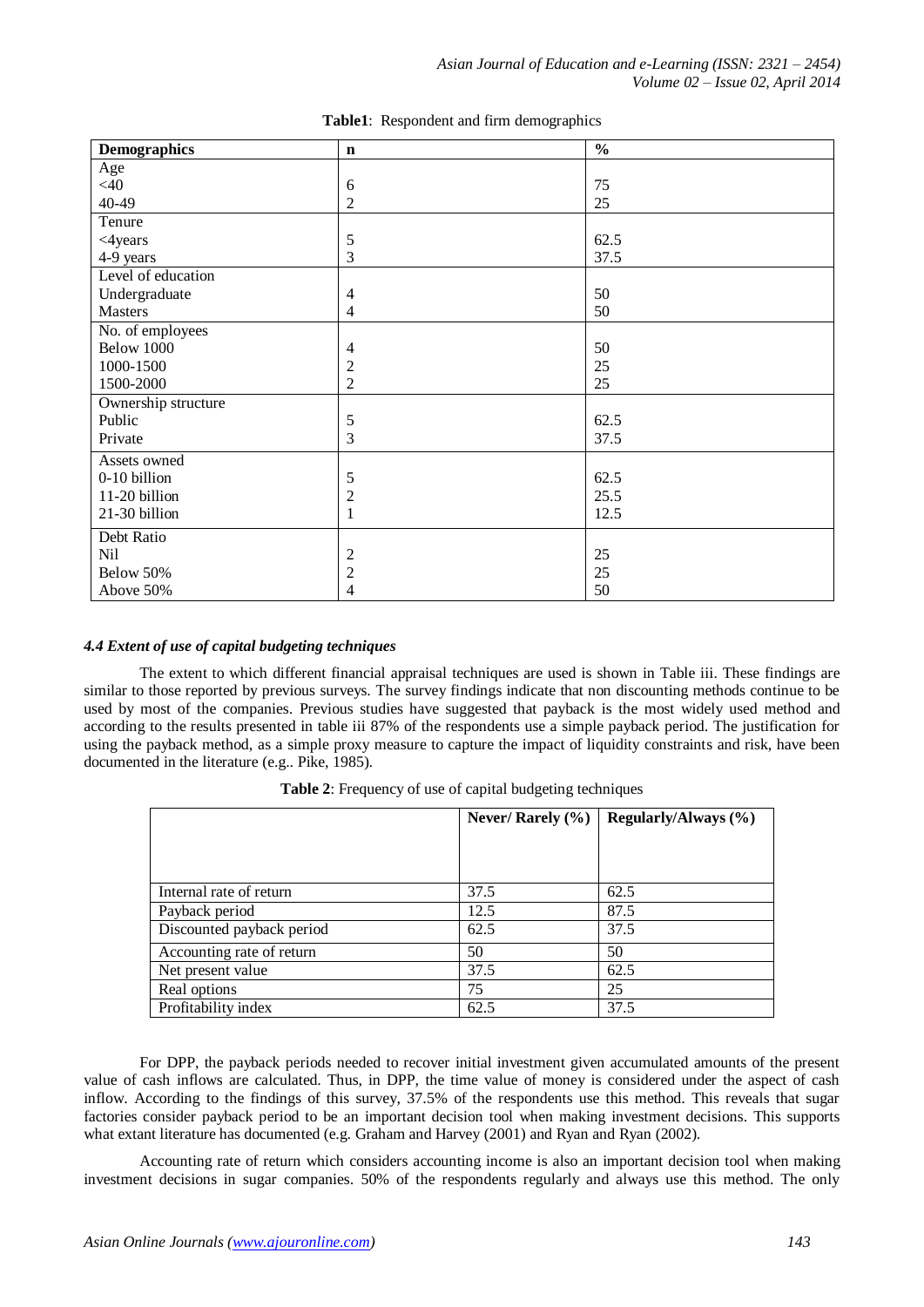justification for using the accounting rate of return method can may be because top management believes that reported profits have an impact on how financial markets evaluate a company. This is further reinforced in many companies by linking management rewards to short-term financial accounting measures. Thus a project's impact on the financial accounting measures used by financial markets would appear to be a factor that is taken into account within the decisionmaking process.

The results of this survey indicate a huge margin of firms that are using the discounted methods. For the surveyed companies IRR is used 62.5% regularly and always. This is the same practice for NPV which constitutes the same percentage. In this research, an overwhelming percentage of firms (62.5 percent) correctly compute NPV or IRR on a cash flow basis rather than accounting income. Interest expense and other financial costs however are incorrectly treated with 75% not deducting interest and other financing costs from income to arrive at cash flows.

Despite the drawbacks of IRR, it seems that managers find it naturally attractive because it appraises investment value in percentage terms, which can be easily compared across capital budgeting projects. The respondents who use discounted techniques favour NPV over IRR when evaluating projects. Possible explanations for more widespread use of DCF are the availability of computer software that greatly facilitates computations such as Microsoft excel (Pike, 1996;), and improvement in the formal education level of managers (Sangster, 1993) as 50% of the respondents have an MBA. 37.5% of the respondents use profitability index regularly and always. This indicates that it is the least used discounting technique.

Although academic literature has emphasized the use of real options for companies who are faced with strategic options, this development is rarely employed by sugar companies. Only 25% regularly and always use this technique. The reasons for not using real options as Block,( 2007) pointed out may include skepticism, complex and cumbersome techniques, lack of management support, DCF being considered a proven method, and real options being seen as too risky.

Project related financial parameters such as expected cash outflows and inflows, macroeconomics (for example the inflation rate), and post-audit review data were satisfactorily acquired from firms' capital budgeting information systems. Conversely, project expected economic life and cost of capital and required returns were less frequently obtained from the information system (a quarter indicated often or very often available). All the companies conduct postaudits of major capital investment projects even though suitable data from the information system was not always reported as being available.

Generally, the surveyed companies use more than one method to evaluate investments. Most of the organizations used a combination of appraisal techniques. For example 62.5 per cent of those organizations which often or always used the payback method combined it with a discounting method and 50 per cent of those firms often always using the accounting rate of return also combined it with a discounting method. Although previous research has highlighted the fact that firms use a combination of techniques, it is unclear which techniques are considered to be most important in the decision-making process.

# **5. CONCLUSIONS AND RECOMMENDATIONS**

According to previous surveys conducted for example Graham and Harvey (2001) and Ryan and Ryan (2002), payback period is the most utilized capital budgeting appraisal technique used. The findings of this survey reveal that it is still the most utilized by sugar companies (87.5%). It can therefore be concluded that despite the fact that it does not take into account time value of money it is still considered a superior appraisal tool even in Kenya. Although many authors have for many decades warned of the disadvantages of using the payback criterion it is a surprising and noteworthy gap between academic theory and practice. Although NPV and IRR are highly utilized (62.5%) project appraisal techniques, a number of firms favor NPV as compared to IRR. Financial theory advocates using the superior NPV. However as extant literature has pointed out the current theory as it is misapplied or misused.

A theory-practice gap remains in the DCF application among firms in the sugar industry. Apart from some firms not using DCF, several areas of DCF analysis were misapplied. Training for managers and analysts should be provided to ensure capital budgeting tools, in general, and DCF, in particular, is applied in accordance with normative textbook approaches. Moreover a small percentage of sugar firms not embracing DCF techniques should be encouraged to do as it is superior compared to the traditional methods.

# **6. LIMITATIONS AND FURTHER RESEARCH**

The survey conducted was not without limitations. One of the main short-comings of the survey was that it was limited to sugar companies in Western Kenya. Thus the capital budgeting techniques used may not be a good representative of all companies in Kenya or may not apply to other sectors. Responses by individual CFO's or those responsible for capital budgeting may be their personal point of view and therefore they may not reflect the practices of companies they represent. Additionally the focus of this study was on selected aspects of capital budgeting which is the project appraisal. However successful use of the appraisal techniques is one of the many decisive factors leading to